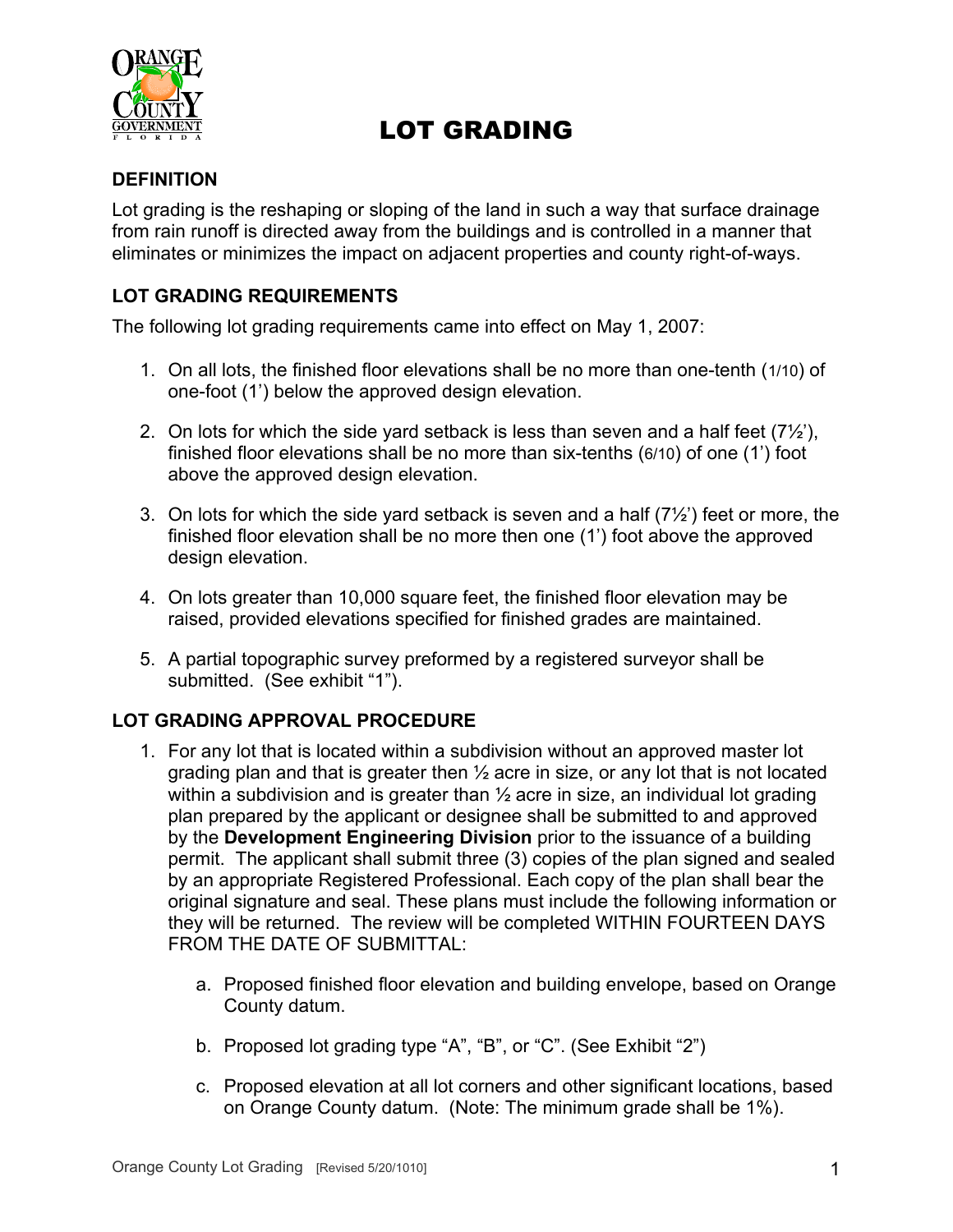- d. The existing elevation of the centerline of the roadway, based on Orange County datum.
- e. Location and cross-sections of any proposed swales.
- f. Arrows indicating the anticipated directions of surface drainage flow.
- g. If the lot is located adjacent to a lake or conservation area, an environmental swale needs to be shown with a typical section plus elevations, depth and width.
- h. If any fill will be placed in the 100 year flood basin, compensating storage shall be provided. Show the 100 year base flood elevation and contour line on the plan. Provide the flood zone type of the site.
- i. Submit copy of a Flood Plain Permit if the project is located adjacent to a lake or within a wetland.
- j. A location map with directions to the site.
- 2. For all lots that are located within a subdivision without an approved master lot grading plan and that is  $\frac{1}{2}$  acre or less in size, two (2) lot grading plans signed and sealed by a Professional Engineer registered in the State of Florida shall be submitted to the **Building Division** prior to the issuance of a building permit. The plans shall meet the requirements listed in Item 1, above.
- 3. For any lot that is located within a subdivision with an approved master lot grading plan:
	- a. The builder must propose lot grading and a finished floor elevation consistent with the approved master lot grading plan for the subdivision prior to the issuance of a building permit; or
	- b. Three copies of the revised master lot grading plan for the entire subdivision shall be submitted to and approved by the **Development Engineering Division** prior to the issuance of a building permit, for a proposal which does not conform to the most recently approved master lot grading plan. Any such revised master lot grading plan for the entire subdivision shall be signed and sealed by and Engineer registered in the State of Florida and either submitted by the Developer of the subdivision or with written authorization from the Developer to allow a revision to the master lot grading plan.

NOTE: Once the lot grading has been approved, it is the property owner's responsibility to maintain the surface grading in perpetuity. The county may, at any time, require maintenance on the surface grading if alterations or settlements result in surface drainage problems.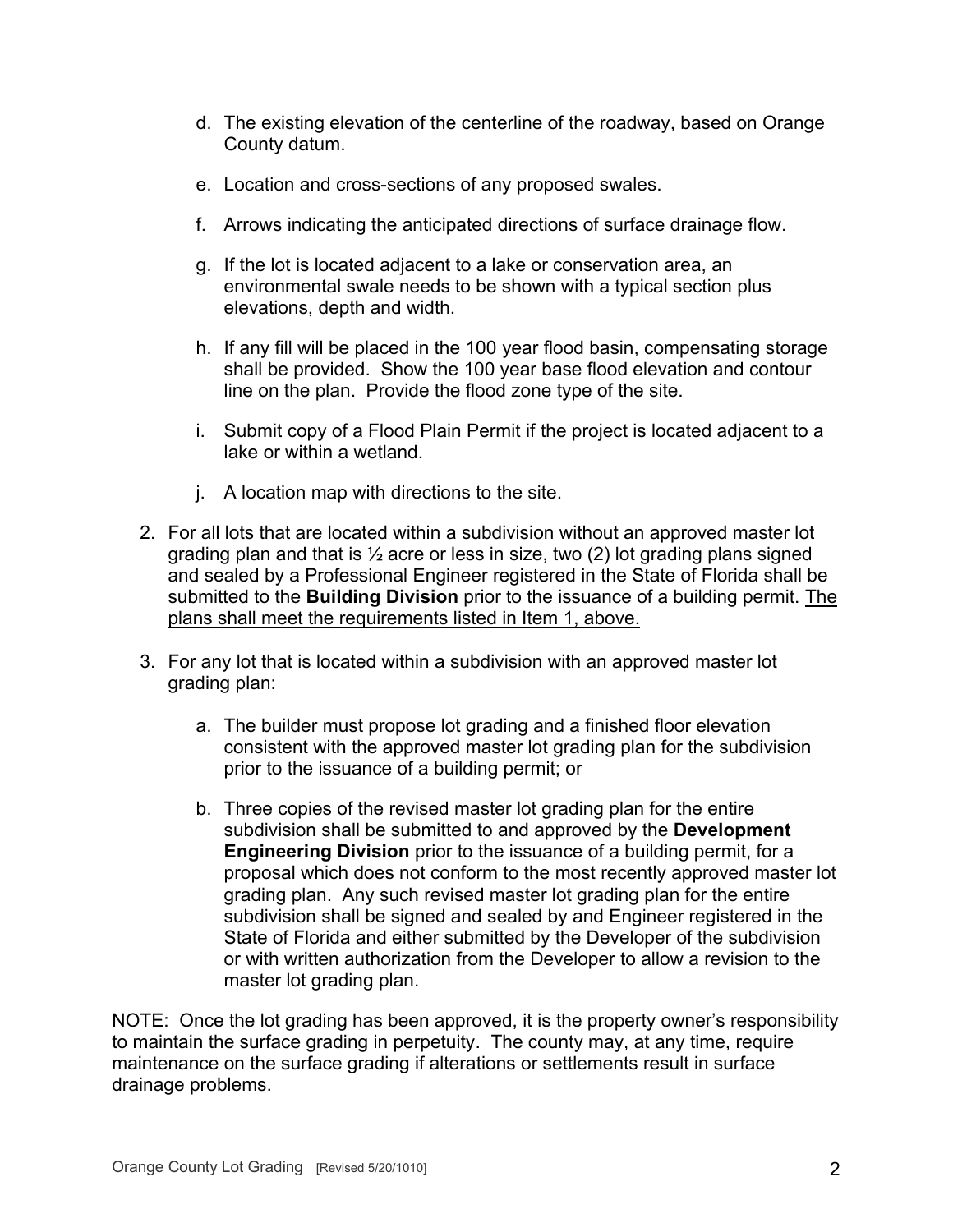### **RAISED FLOOR ELEVATION FOR SEPTIC TANK INSTALLATION**

For any lot that is located within a subdivision with an approval master lot grading plan and that requires a finished floor elevation above the approved elevation in order to comply with the Health Department requirements for septic tank installation:

- a. The builder must propose an increase in finished floor elevation, which does not modify any of the lot grade elevations, and grade percentages as approved on the master lot grading plan (i.e. The proposed increase in finished floor elevation shall be accomplished with a form of stem-wall construction which does not affect lot grades.) This proposed, along with documentation from the Health Department of the required elevation, shall be submitted to and approved by the **Building Division** prior to the issuance of a building permit. The Building Division shall not approve any such proposal which requires a modification of any of the lot grade elevations and grade percentages as approved on the master lot grading plan; or
- b. A revised master lot grading plan for the entire subdivision shall be submitted to and approved by **Development Engineering Division** prior to the issuance of a building permit. Any such revised master lot grading plans for the entire subdivision shall be signed and sealed by an Engineer registered in the State of Florida and submitted by the Developer of the subdivision or with written authorization from the Developer to allow a revision to the master grading plan.

### **CONTACT INFORMATION**

Building Division 407-836-5760 Development Engineering Division 407-836-9622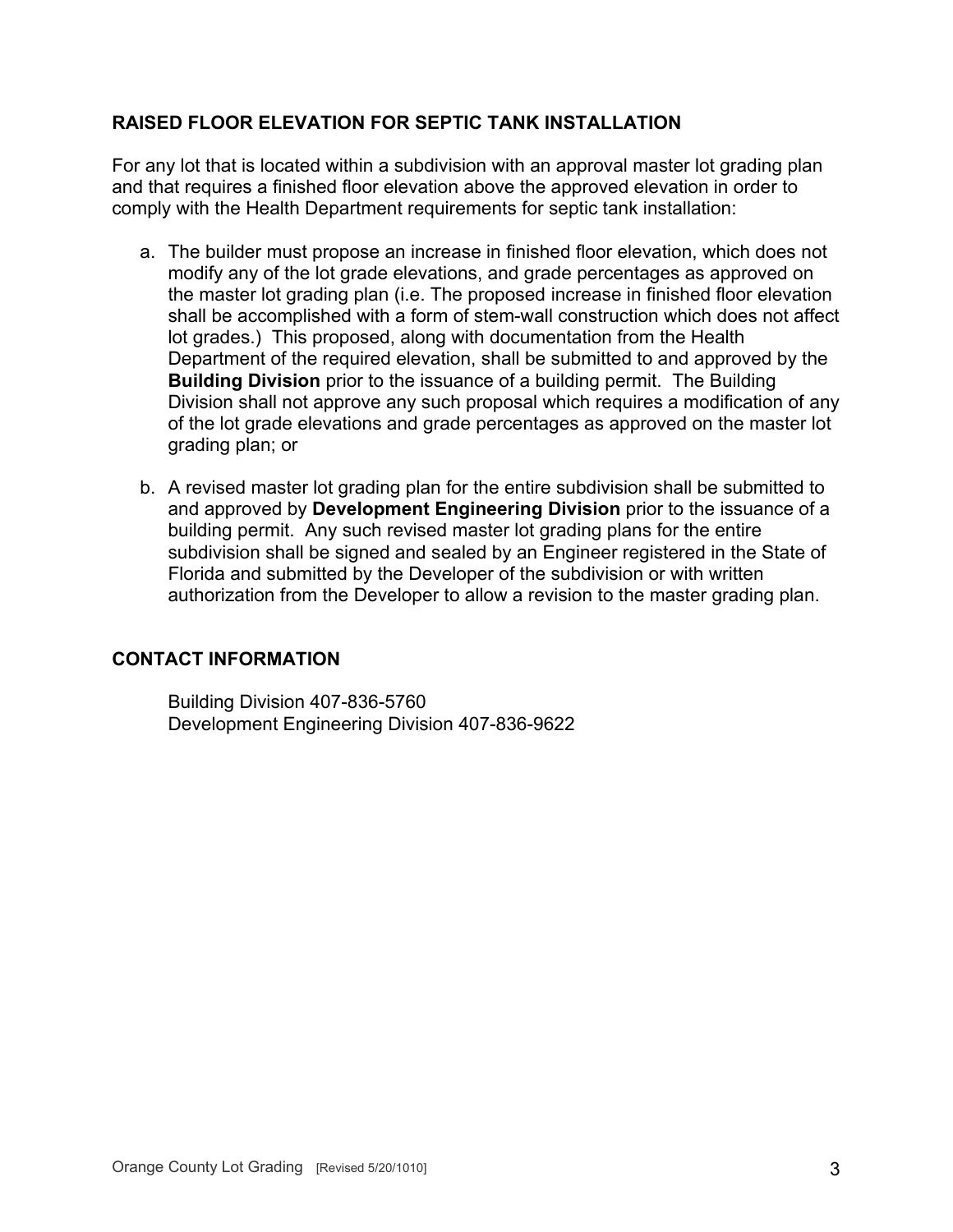## EXHIBIT 1





### **NOTE:**

 SPOT GRADES: Four corners, grade break points along side of property, swale, crown of street, and finished floor elevation.